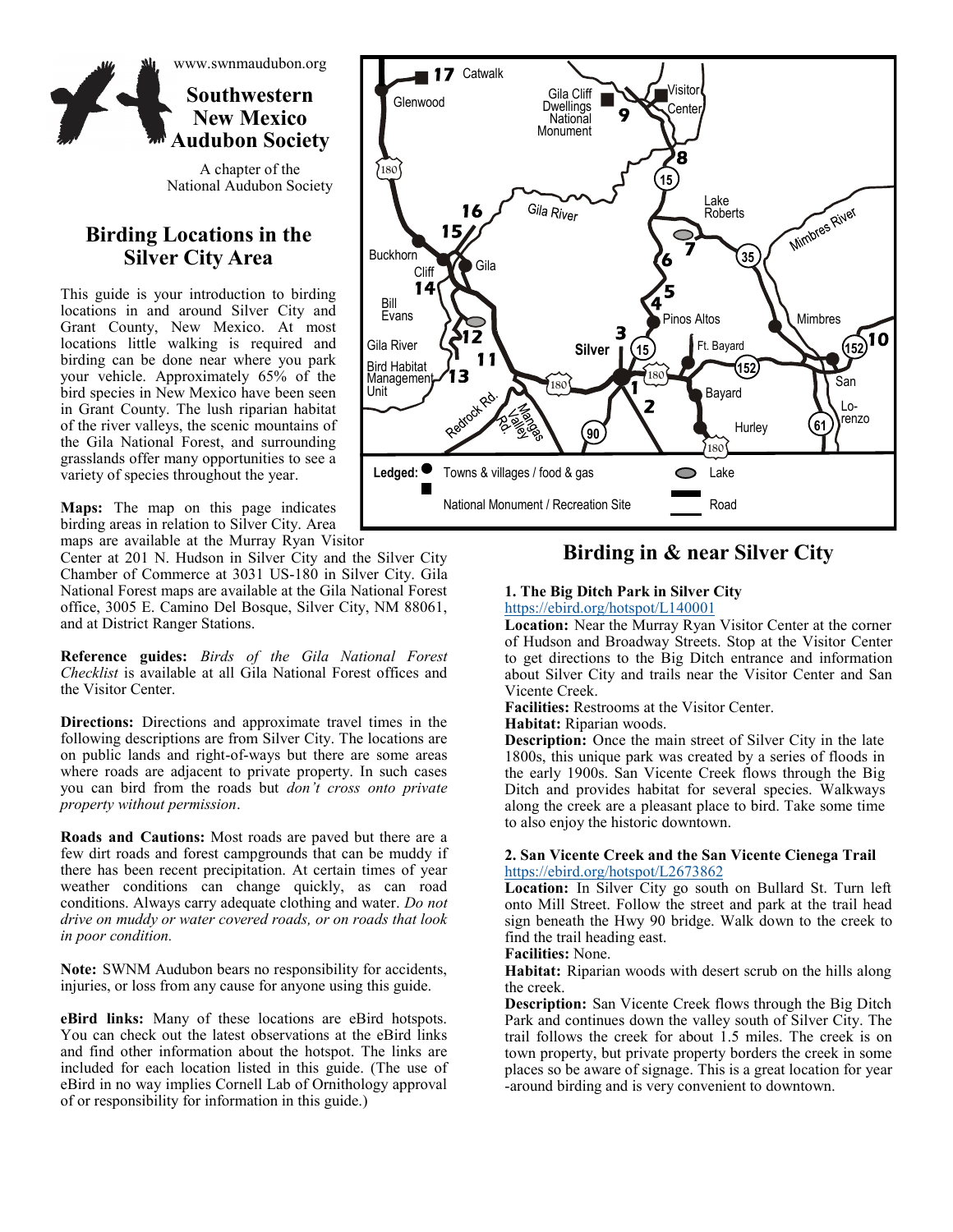### **3. Little Walnut Picnic Area and Gomez Peak Trail System**

<https://ebird.org/hotspot/L955518>

**Location:** North of Silver City on Little Walnut Road. Little Walnut Picnic Area is on the left about a half mile past the Gila National Forest sign. A large parking lot on the left will give access to the Gomez Peak Trail System. The next left after the parking lot will give access to the picnic area.

**Travel time one way:** 15 minutes.

**Facilities:** Toilets, picnic tables.

**Habitat:** Ponderosa pine and pinyon/juniper/oak forest. **Description:** This area offers great birding for forest species and is a short, easy drive north from Silver City.

# **Birding North of Silver City**

NM 15, NM 35, and NM 152 make a scenic loop known as Trail of the Mountain Spirits. A drive north from Silver City on NM 15 will take you into the Gila National Forest and to the Gila Cliff Dwellings National Monument. Forests, lakes, and river valleys offer a variety of habitats for great birding.

## **4. Little Cherry Creek Road**

<https://ebird.org/hotspot/L12395330>

**Location:** North on NM 15, about 2.5 miles past Pinos Altos and after milepost 9, you will see a "Little Cherry Creek Ranch" sign. NM 15 takes a bend to the left, but you will turn right onto the dirt road at the sign. There are several small pull-offs on the left-hand side of the road. It is not advised to drive further than the first available parking spaces. Park and walk up the primitive road.

**Travel time one way:** 20 minutes.

**Facilities:** None.

**Habitat:** Riparian woods, mixed conifer, and oak forest.

**Description:** This primitive dirt road follows a creek and offers great birding for a wide variety of species. It's about two miles to the end of the road. In several places the creek crosses the road and the amount of flow depends on the time of year. Use caution crossing the creek during the late summer rainy season.

## **5. Cherry Creek & McMillan Campgrounds**

<https://ebird.org/hotspot/L748283>

<https://ebird.org/hotspot/L281271>

**Location:** North on NM 15, between milepost 11 & 13. There are signs for of each of these Gila National Forest Campgrounds.

**Travel time one way:** 30 minutes.

**Facilities:** Vault toilets, picnic tables.

**Habitat:** Riparian woods, mixed conifer, and oak forest.

**Description:** This beautiful canyon offers excellent birding for forest and riparian species. You can park in either of these campgrounds to bird and picnic. There's a short trail going down the creek from the Cherry Creek CG and a short trail going up a side canyon at the McMillan CG.

**6. Pine Flats** <https://ebird.org/hotspot/L952206>

**Location:** North on NM 15, mile marker 18.

**Travel time one way:** 45 minutes.

**Facilities:** None.

**Habitat:** Mixed conifer and oak forest with grass understory. **Description:** This is a short dirt road that goes into a tall Ponderosa stand. A good place to find forest species on your way to the Gila Cliff Dwellings or Lake Roberts. Open flat areas and gentle slopes make walking easy.

### **7. Lake Roberts** <https://ebird.org/hotspot/L281275>

**Location:** North on NM 15 then right on NM 35 to Lake Roberts, milepost 25. An alternate route is to take US 180 east from Silver City, left on NM 152, then left on NM 35.

**Travel time one way:** 1 hour 15 minutes.

**Facilities:** Vault toilets, picnic tables.

**Habitat:** Aquatic, ponderosa pine, pinyon/juniper/oak forest. **Description:** This is the area's most beautiful mountain lake and offers excellent birding in marshes and on the ponderosa pine and oak hillsides. You can bird for aquatic species from the boat ramp parking area on the north side of the lake or from Upper End Campground at the east end of the lake.

### **8. Grapevine & Forks Campgrounds**

**Location:** North on NM 15, milepost 39. There are signs on NM 15 for each of the Gila National Forest Campgrounds. **Travel time one way:** 1 hour 30 minutes. **Facilities:** Vault toilets.

**Habitat:** Riparian woods, mixed conifer forest.

**Description:** Parking at either of these campgrounds gives you access to birding along the Gila River.

# **9. The Gila Cliff Dwellings National Monument**

<https://ebird.org/hotspot/L589670>

**Location:** North on NM 15, milepost 46.

**Travel time one way:** 1 hour 45 minutes.

**Facilities:** Toilets at the Visitor Center, Cliff Dwellings Entry Station, and picnic areas.

**Habitat:** Riparian woods, ponderosa pine, pinyon/juniper/ oak forest.

**Description:** The trails from the Monument entrance and Visitor Center provide good access for birding along the Gila River. The half mile trail to the Cliff Dwellings is very nice and good birding. There is an entry fee for the Gila Cliff Dwelling National Monument. Look for Golden Columbine here in the summer. The Visitor Center has a great selection of Native American, southwest and nature books.

# **Birding East of Silver City**

## **10. Black Range**

<https://ebird.org/hotspot/L7406970> <https://ebird.org/hotspot/L1141403> <https://ebird.org/hotspot/L281118>

**Location:** East on US 180 then left on NM 152. There are signs for three Gila National Forest Campgrounds; Upper Gallinas Campground, Railroad Campground, and Iron Creek Campground. All are good birding locations.

**Travel time one way:** 1 hour and 15 minutes.

**Facilities:** Vault toilets, picnic tables.

**Habitat:** Riparian woods, ponderosa pine, pinyon/juniper/oak forest.

**Description:** The Black Range offers a beautiful variety of mountain scenery from desert foothills to mixed conifer and aspen forests. There are convenient places to park and bird at Upper Gallinas, Railroad, and Iron Creek Campgrounds.

## **Birding West of Silver City**

## **11. Mangas Springs** <https://ebird.org/hotspot/L934338>

Location: West on US 180 about 17.5 miles to milepost 96. Slow down when you see the milepost and look to the left for McMillen Road. Turn left onto McMillen and you will see an intersecting road on your left which is the continuation of McMillen. Park in the small pull-off at the intersection. **Travel time one way:** 20 minutes.